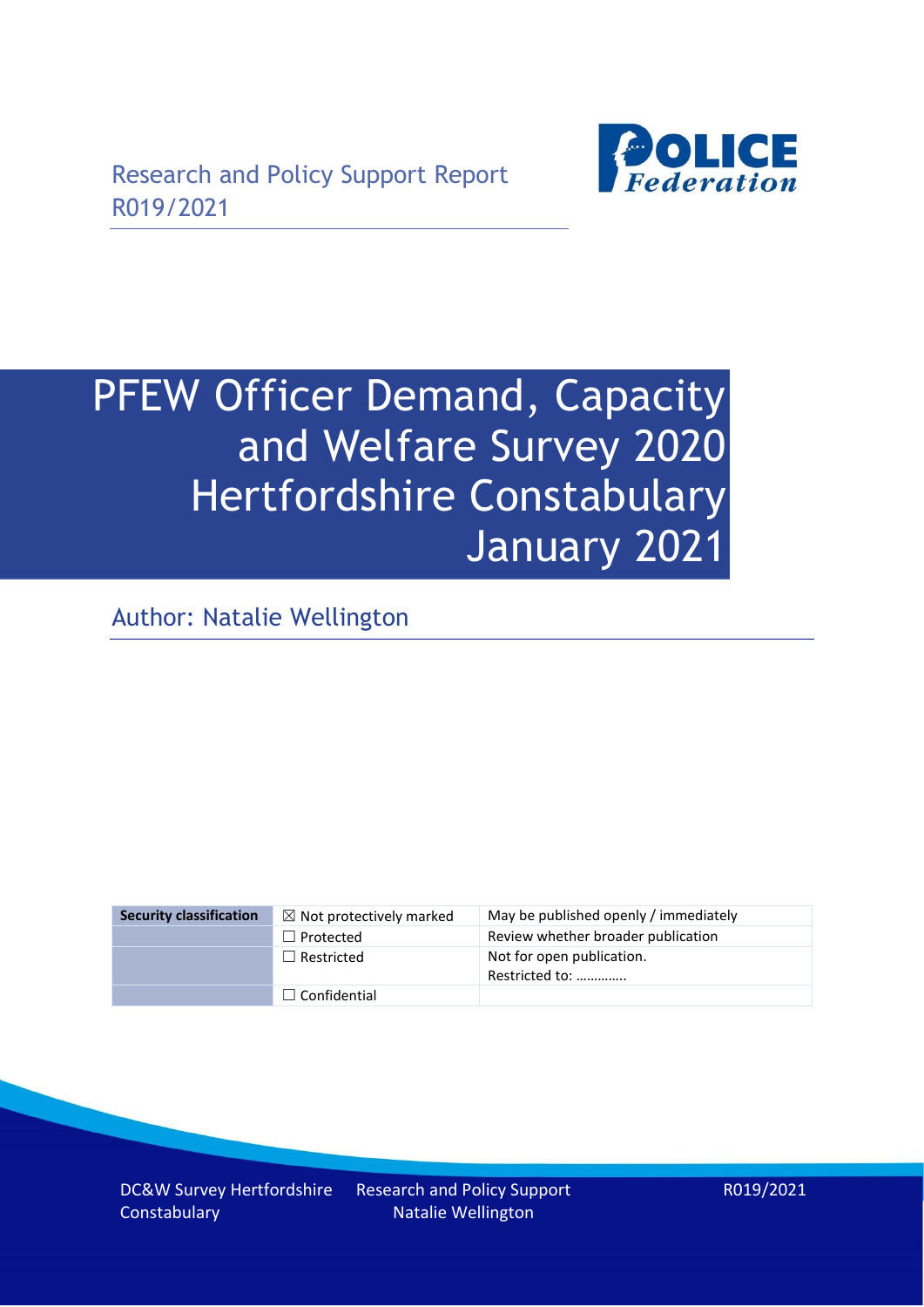# **CONTENTS**

| 2.          |                                                            |  |
|-------------|------------------------------------------------------------|--|
| 3.          |                                                            |  |
| 4.          |                                                            |  |
| 5.          |                                                            |  |
| 6.          |                                                            |  |
| $7_{\cdot}$ | ORGANISATIONAL SUPPORT FOR MENTAL HEALTH AND WELLBEING  17 |  |
| 8.          |                                                            |  |
|             |                                                            |  |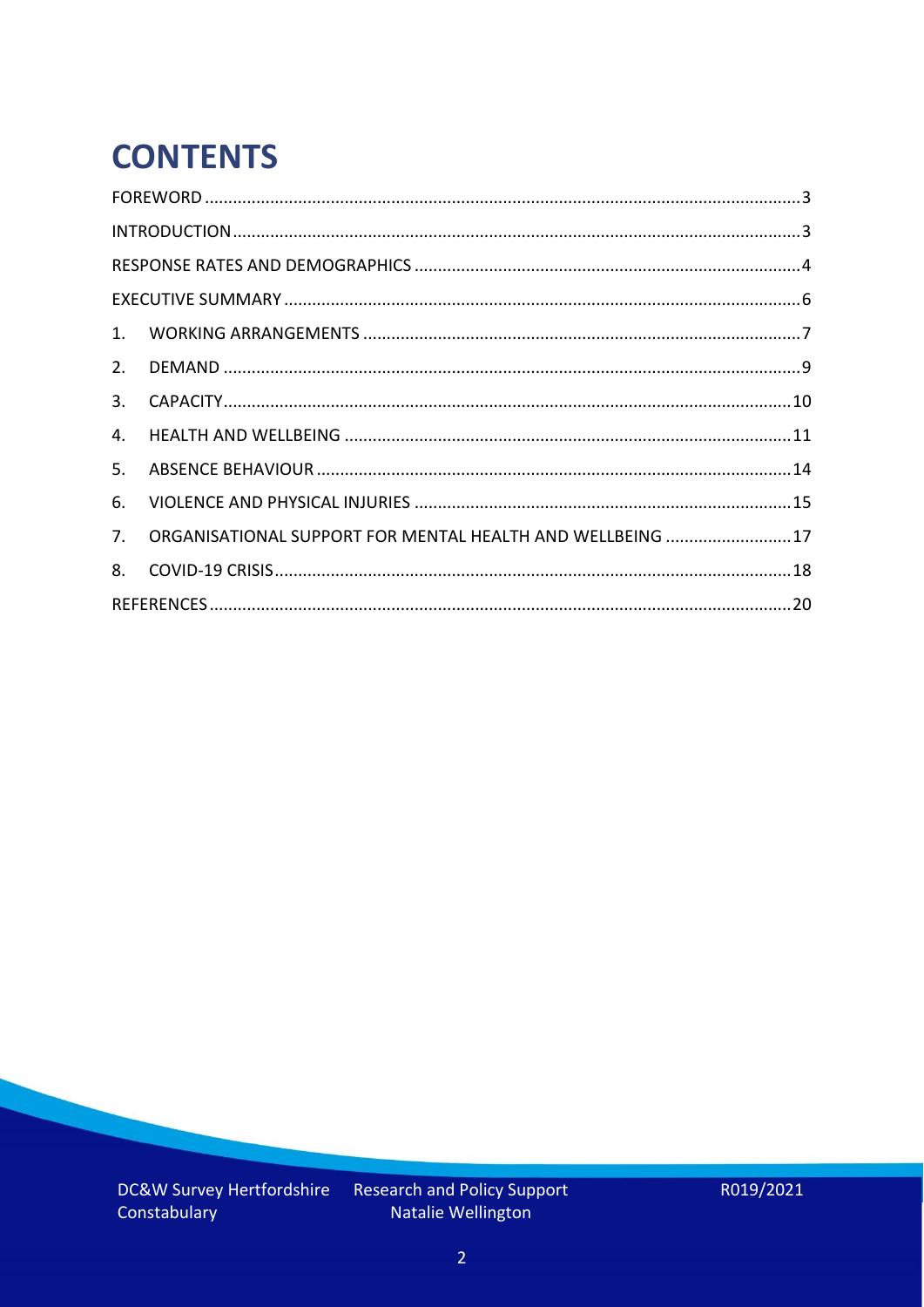### <span id="page-2-0"></span>**FOREWORD**

#### <span id="page-2-1"></span>**INTRODUCTION**

The Demand, Capacity and Welfare Survey is a biennial survey that started in 2016. This was in response to unprecedented budgetary cuts and a 14% fall in officer numbers over a seven year period from a high of 142,056 in 2009 to 122,748 in March 2016. <sup>i</sup> Evidence from a focus group study conducted by the PFEW<sup>ii</sup> also highlighted that these reductions may have been having a negative effect on officers' individual wellbeing. It was within this context that the Police Federation of England and Wales (PFEW) began a biennial Demand, Capacity and Welfare Survey. The 2020 PFEW Demand, Capacity and Welfare Survey is the third iteration of the survey. Due to the current global health crisis we have included questions specific to COVID-19, in order to help us to better understand the impacts of working within the police service during this crisis and officers' experiences on the ground. We have reported personal impacts in a specific section and organisational impacts are reported at contextually appropriate points throughout the report, to enable comparisons with other relevant items (for example we have included the results for the question asking whether COVID-19 has had an impact on single-crewing within the same section as the results for the question regarding frequency of single-crewing).

This report provides a summary of responses to key questions from the 2020 PFEW Officer Demand, Capacity and Welfare Survey from respondents in Hertfordshire Constabulary.

Where appropriate, details of average responses from previous years, or the police service as a whole, are also presented.<sup>1</sup> However, differences across these figures have not been tested to assess whether they are statistically significant;<sup>2</sup> therefore, any and all differences reported are for guidance only and must be treated with caution. When comparing forcelevel data across years, a dash (–) is used, when applicable, to indicate where a force report was not provided due to small sample sizes.

Please be aware that the total number of responses for each item may vary slightly as not all items were answered by all respondents, and all percentages are rounded to the nearest

DC&W Survey Hertfordshire **Constabulary** 

 $1$  Data were weighted at a national level on the basis of respondents' force to ensure that each force were proportionally represented within the national sample; no weightings were applied at a force level. More information about weightings can be found in the 2020 Technical Annex R098/2020.

 $2$  As all the data are derived from samples of the population, rather than the whole population, percentage figures calculated are strictly speaking estimates, rather than exact measures. This means that every figure has a margin of error associated with it. Hence a very small percentage difference year on year may be due to sampling, rather than to actual changes.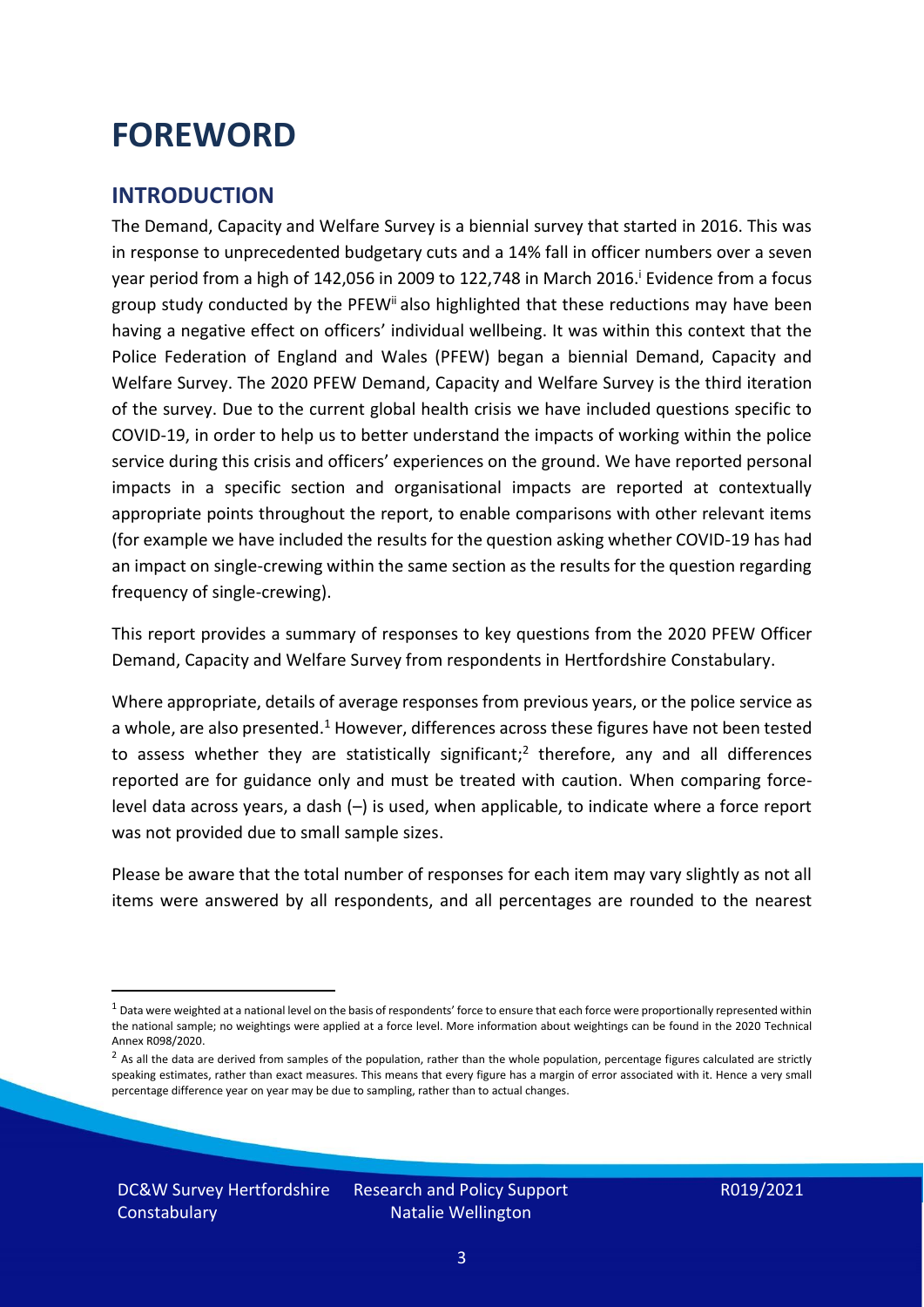whole number. In addition, the actual differences between any and all groups may be quite small, and these details should be considered when interpreting the data.

#### <span id="page-3-0"></span>**RESPONSE RATES AND DEMOGRAPHICS**

Survey responses were gathered over a seven-week period between October and November 2020. All officers of the federated ranks in England and Wales were eligible to participate. Analyses were conducted on a sample of 12,471 responses drawn from all 43 forces across England and Wales. The national response rate for the 2020 survey was 10%.

Overall, 3% of respondents (n=423) to the survey declined to state which force they belonged to. These responses have been included within the national data but are excluded from force-level analyses. 3

132 responses were received from Hertfordshire Constabulary, representing a response rate of around 6% (based on March 2020 Home Office figures of officer headcount).<sup>iii</sup> The margin of error for this report has been calculated using the size of the sample and population. At a 95% confidence level, this force report has a 8% margin of error. If the margin of error is less than 5%, it can be considered to be within the normal bounds of academic rigour.<sup>4</sup> If this threshold has not been met, the results from this report must be interpreted with caution.

70% of responses from Hertfordshire Constabulary were received from male officers and 27% of responses were from female officers. The other 4% preferred not to say or identified in another way. In regards to rank, 68% of respondents from Hertfordshire Constabulary were Constables, 21% were Sergeants, 6% were Inspectors, and 5% were Chief Inspectors. 7% of responses from Hertfordshire Constabulary were received from Black and Minority Ethnic (BME) officers.

DC&W Survey Hertfordshire **Constabulary** 

<sup>&</sup>lt;sup>3</sup> Please see the 2020 Technical Annex R098/2020 for excluded cases.

<sup>&</sup>lt;sup>4</sup> The generally accepted academic standards is a 95% confidence level with a 5% (or less) margin of error.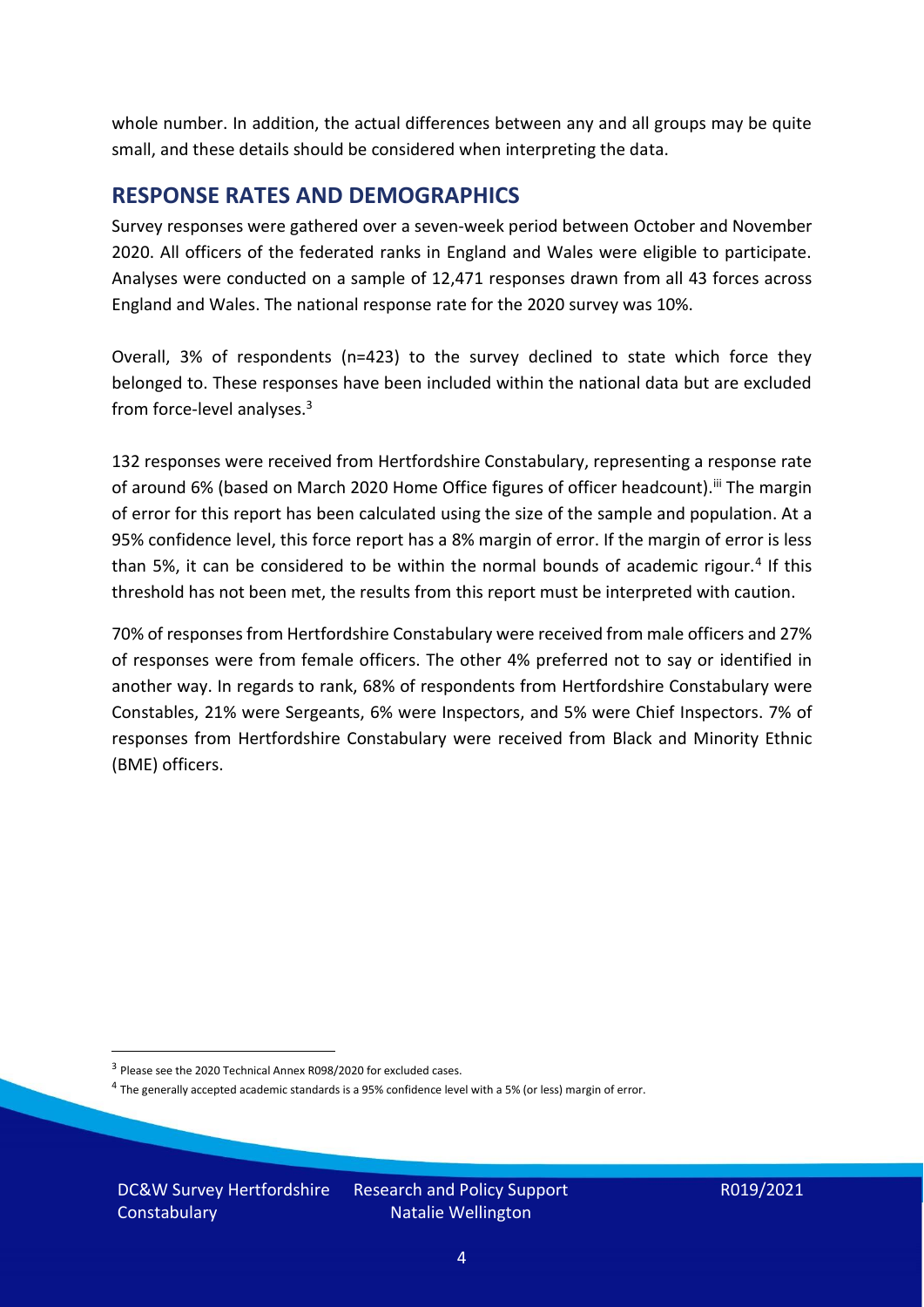### **INFOGRAPHIC**

### **Who responded?**

**132** responses were received from Hertfordshire Constabulary, representing a **6%** response rate.



DC&W Survey Hertfordshire **Constabulary** 

Research and Policy Support Natalie Wellington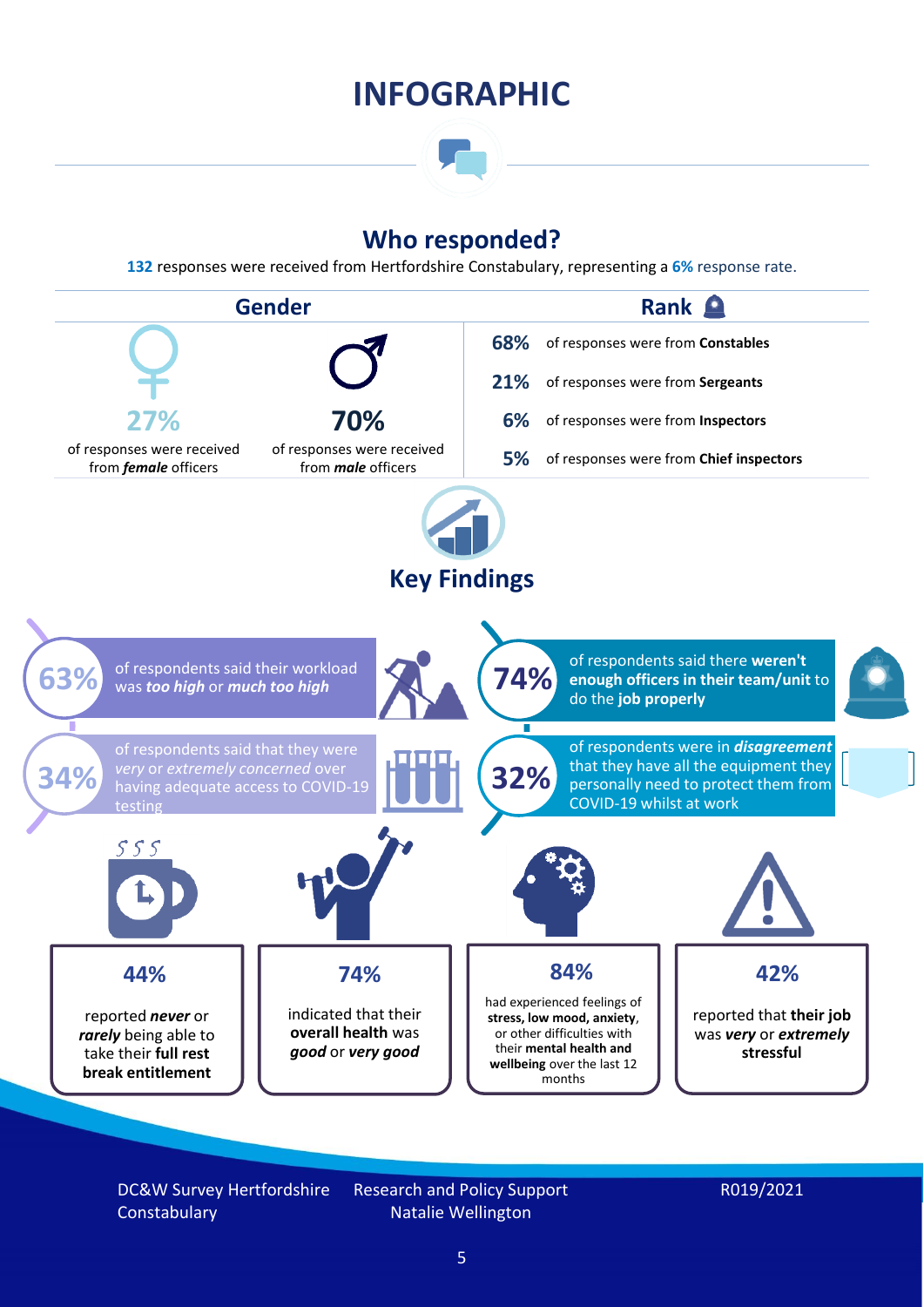### <span id="page-5-0"></span>**EXECUTIVE SUMMARY**

- **132** responses were received from Hertfordshire Constabulary, representing a response rate of around **6%**.
- The average (mean) rating for **overall job satisfaction** for respondents was **5/10**.
- **69%** reported being **single-crewed** *often* or *always* and **36%** reported being **singlecrewed** *more often* due to **COVID-19**.
- **44%** of respondents reported *never* or *rarely* being able to take their **full rest break entitlement**; *lower than* the proportion in 2018 (65%).
- **63%** of respondents reported that their **workload** is currently *too high*, or *much too high*; *lower than* the proportion in 2018 (79%).
- **74%** of respondents said there **weren't enough officers in their team/unit** to do the **job properly**.
- The average (mean) **overall life satisfaction** rating was **6/10**. This can be compared to the national average of 6/10.
- **74%** of respondents indicated that their **overall health** was *good* or *very good.*
- **42%** of respondents said that they viewed their job as *very* or *extremely* **stressful**. This was *lower than* the proportion in 2018 (51%).
- **84%** of respondents indicated that they had **experienced feelings of stress, low mood, anxiety, or other difficulties with their health and wellbeing** over the last 12 months.
- **15%** of respondents reported that they had suffered **one or more injuries** that required medical attention as a result of **work-related violence** in the last year.
- **8%** of respondents reported that they had suffered **one or more injuries**that required medical attention as a result of **work-related accidents** in the last year.
- **25%** of respondents reported that they were *very* or *extremely worried* about the **impact that the COVID-19 crisis will have on them personally**.
- **4%** of respondents reported that they *have* or *have had* **COVID-19** confirmed by a positive antigen or antibody test.
- **32%** of respondents reported that they *disagreed* or *strongly disagreed* that they **have all the equipment they personally need to protect them from COVID-19 whilst at work**.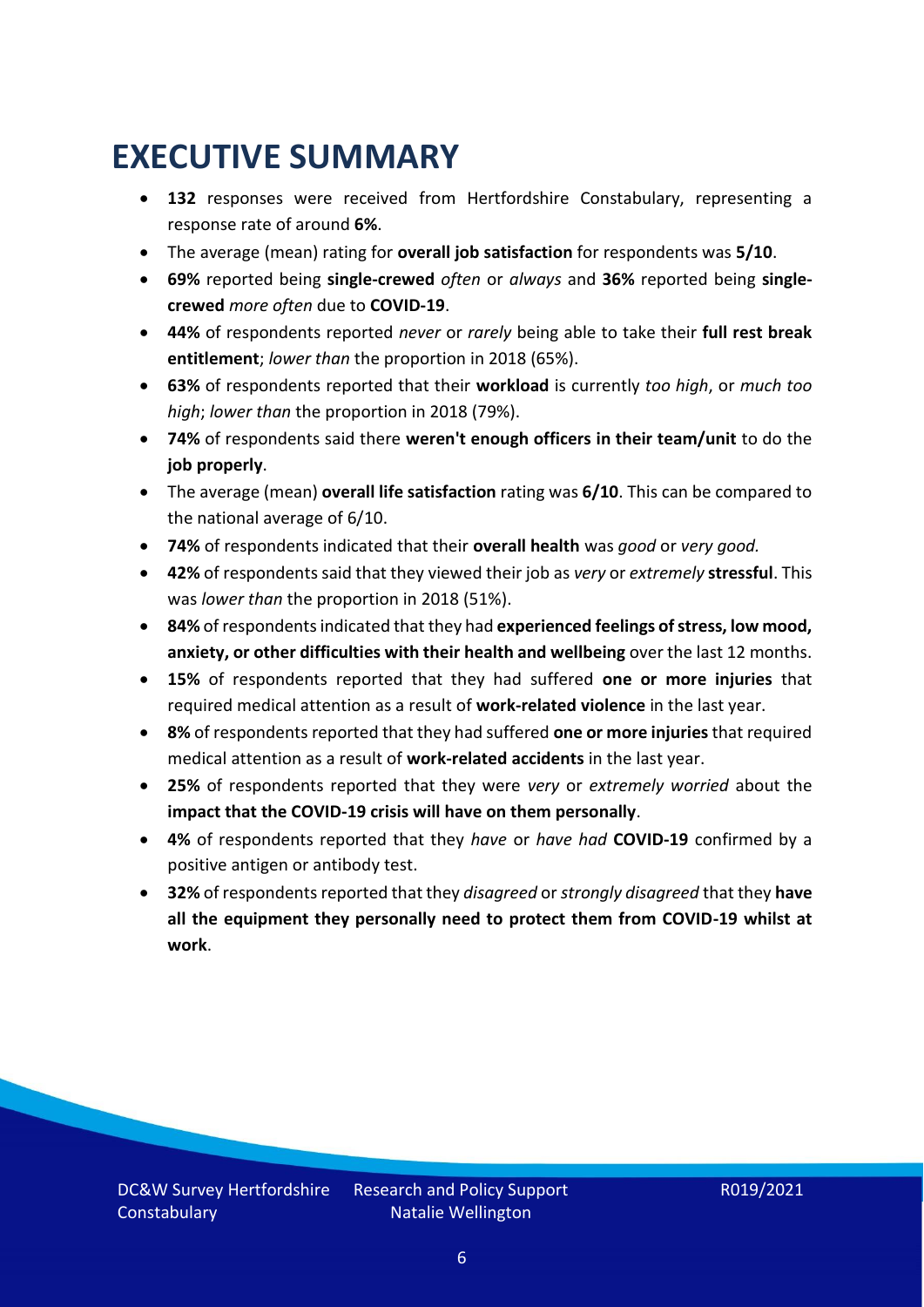### <span id="page-6-0"></span>**1. WORKING ARRANGEMENTS**

### **1.1. OVERALL JOB SATISFACTION**

Respondents were asked to rate their overall job satisfaction between 0 and 10, where 0 was 'not at all satisfied' and 10 was 'completely satisfied.' The average (mean) rating for overall job satisfaction for respondents from Hertfordshire Constabulary was 5/10 (range 0- 10), with 50% of respondents reporting an overall job satisfaction rating of *4* or *less*. This can be compared to the national average of 5/10 (range 0-10), and 37% of respondents reporting an overall job satisfaction rating of *4* or *less*.

### **1.2. SHIFT LENGTH**

2% of respondents from Hertfordshire Constabulary reported that their formal shift duration was more than the 8-10 hours advised by the Health and Safety Executive<sup>iv</sup> and the Police Negotiating Board,<sup>v</sup> and 0% of respondents indicated a shift length of 12 hours or more. 9% of the national sample indicated that their formal shift duration was more than 8-10 hours, and 7% indicated a shift length of *12 hours* or *more*. 5

#### **1.3. SINGLE-CREWING**

Among respondents from Hertfordshire Constabulary, for whom this item was applicable, 69% reported being single-crewed either *often* or *always* over the previous 12-month period. This can be compared with 58% of respondents from the national sample.<sup>6</sup>

Due to COVID and the social distancing regulations implemented by the UK government, forces may have changed their normal operational procedures around crewing in order to reduce opportunities for infection between colleagues. The NPCC released guidance stating that when officers are double crewed a surgical Type IIR face mask should be worn in an enclosed space, such as a vehicle or personnel carrier, when social distancing cannot be achieved.<sup>vi</sup> However, some of the units may have decided to reduce the risk further by limiting double crewing or placing officers in bubbles. As such, in this year's iteration of the survey we wanted to ask an additional query about COVID-19 in relation to crewing levels, to see if crewing levels were affected by this. The findings were that 36% from Hertfordshire Constabulary reported being single-crewed *more often* due to COVID-19.

DC&W Survey Hertfordshire **Constabulary** 

<sup>&</sup>lt;sup>5</sup> Respondents that reported not applicable were removed from force-level and national analysis.

 $<sup>6</sup>$  Respondents that reported not applicable were removed from force-level and national analysis.</sup>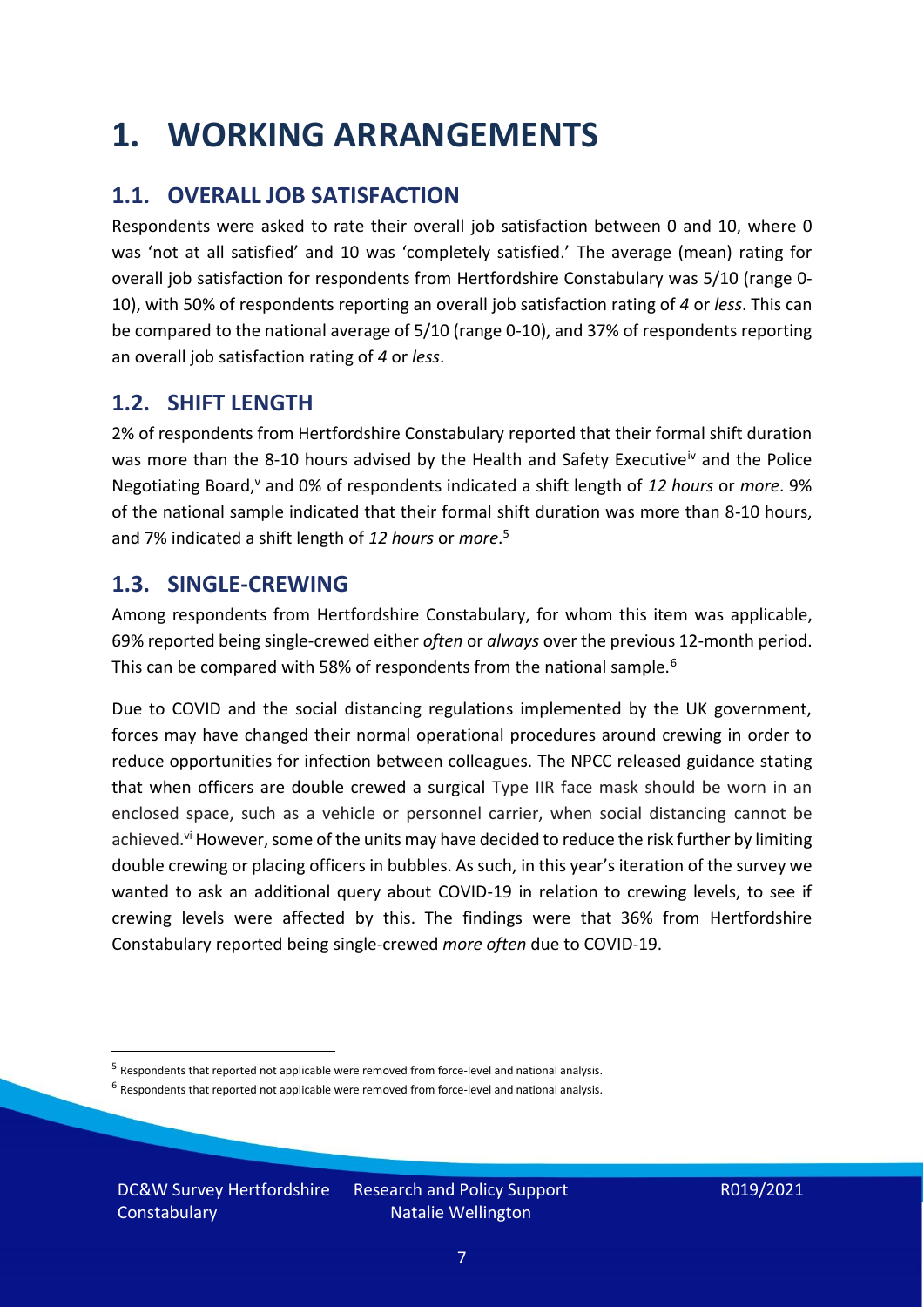#### **1.4. BREAKS, REST DAYS AND ANNUAL LEAVE**

44% of respondents from Hertfordshire Constabulary reported *never* or *rarely* being able to take their full rest break entitlement, and 51% reported having had *two* or *more* rest days cancelled in the previous 12-month period. Furthermore, 81% of respondents from Hertfordshire Constabulary told us that they had a request for annual leave refused *once* or *more* in the previous 12-month period.

Historical comparisons for items relating to breaks, rest days and annual leave for Hertfordshire Constabulary, are also provided in *Table 1* below.

| Table 1: Force level figures for breaks, rest days<br>and annual leave                                       | 2016 | 2018 | 2020 |
|--------------------------------------------------------------------------------------------------------------|------|------|------|
| Reported being never or rarely able to take full<br>rest break entitlement                                   | 72%  | 65%  | 44%  |
| Reported having two or more rest days<br>cancelled in the previous 12 months                                 | 67%  | 61%  | 51%  |
| Reported having a request for annual leave<br>refused once or more in the previous 12<br>months <sup>7</sup> | 96%  | 89%  | 81%  |

DC&W Survey Hertfordshire **Constabulary** 

<sup>&</sup>lt;sup>7</sup> Please note, there were moderate changes to the question wording and response scale for this item between the 2016 and 2018 iterations of this survey. Please take this into consideration when interpreting any and all differences in the findings between these years, as altering the way in which a question is framed may unintentionally affect the way in which an individual responds.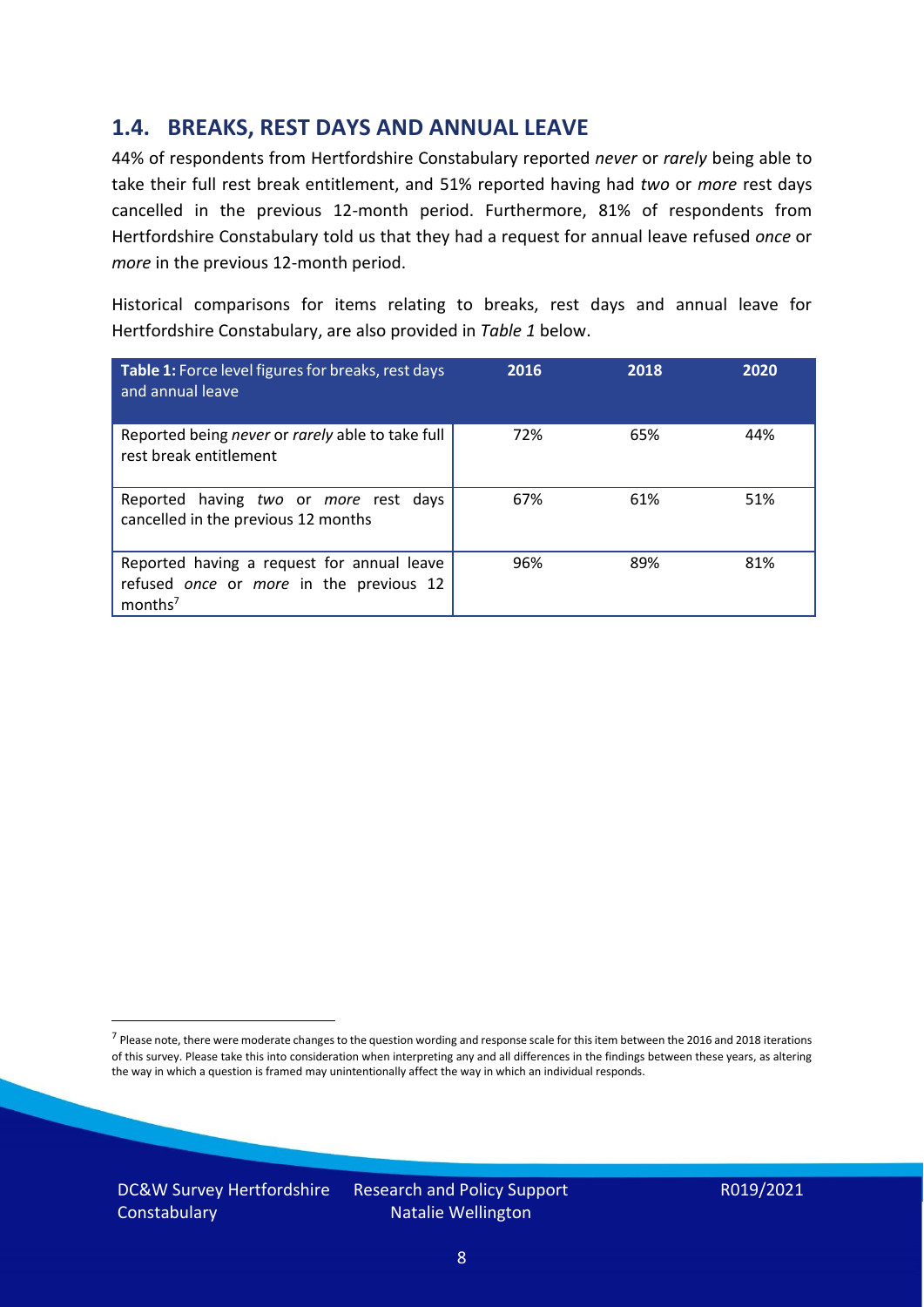# <span id="page-8-0"></span>**2. DEMAND**

### **2.1. WORKLOAD**

63% of respondents from Hertfordshire Constabulary told us that their workload is currently *too high*, or *much too high*. An historical comparison for both national and local proportions for workload are displayed in *Table 2* below.

| Table 2: Proportion of respondents reporting<br>that their workload was too high or much too<br>high in the previous 12-month period | 2016 | 2018 | 2020 |
|--------------------------------------------------------------------------------------------------------------------------------------|------|------|------|
| Force-level figures                                                                                                                  | 73%  | 79%  | 63%  |
| National figures                                                                                                                     | 66%  | 72%  | 60%  |

### **2.2. AMOUNT AND PACE OF WORK**

78% of respondents from Hertfordshire Constabulary *disagreed* or *strongly disagreed* that they generally have enough officers to manage all the demands being made on them as a team/unit.

Furthermore, 12% *agreed* or *strongly agreed* that they had enough time to engage in proactive policing in their team/unit. An historical comparison for both national and local proportions for this item are displayed in *Table 3* below.

| Table 3: Proportion of respondents reporting<br>that they agreed or strongly agreed that they<br>had enough time to engage in proactive<br>policing in their team/unit | 2016 | 2018 | 2020 |
|------------------------------------------------------------------------------------------------------------------------------------------------------------------------|------|------|------|
| Force-level figures                                                                                                                                                    | 6%   | 8%   | 12%  |
| National figures                                                                                                                                                       | 13%  | 9%   | 14%  |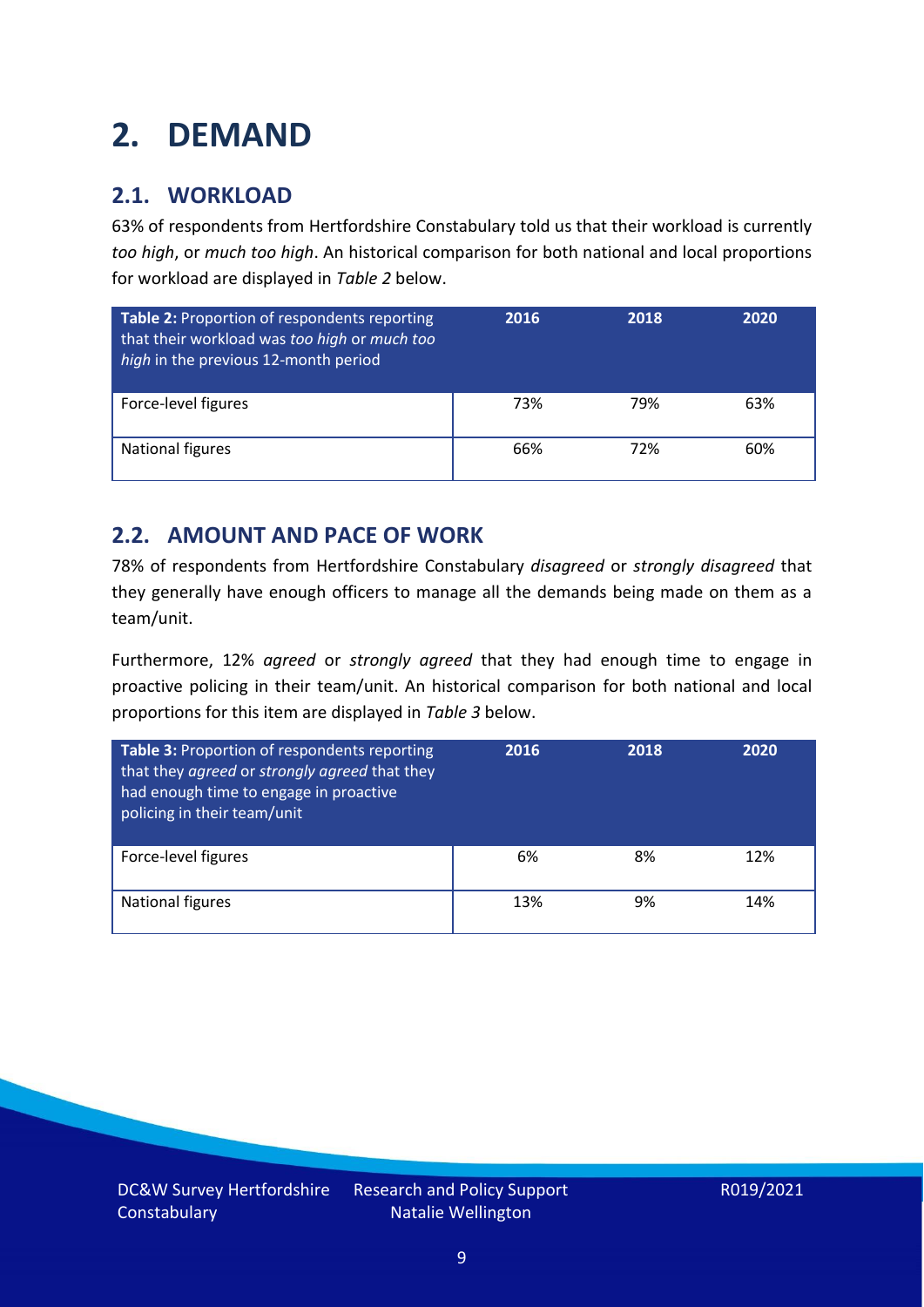## <span id="page-9-0"></span>**3. CAPACITY**

### **3.1. MINIMUM OFFICER STAFFING**

85% of respondents from Hertfordshire Constabulary indicated that their team or unit had a minimum officer staffing level.

Among respondents whose team or unit had a minimum officer staffing level, 17% indicated that this level was *never* or *rarely* achieved.

Respondents were asked how often minimum staffing levels have been met compared to before the COVID-19 crisis. 26% reported minimum staffing levels being met *less frequently* compared to before the COVID-19 crisis.

### **3.2. OFFICER STAFFING ARRANGEMENTS**

65% of respondents *disagreed* or *strongly disagreed* that the way officer staffing levels are determined in their team/unit seems to be effective. Historical comparisons for this item and one other key item, relating to capacity to deal with demand for Hertfordshire Constabulary, are provided in *Table 4* below.

| <b>Table 4:</b> Force level figures for key items relating to capacity                  |                                                               |      |      |  |
|-----------------------------------------------------------------------------------------|---------------------------------------------------------------|------|------|--|
| <b>Statements</b>                                                                       | Proportion of respondents who<br>disagreed with the statement |      |      |  |
|                                                                                         | 2016                                                          | 2018 | 2020 |  |
| The way officer staffing levels are determined in my<br>team/unit seems to be effective | 80%                                                           | 85%  | 65%  |  |
| There are enough officers in my team/unit for me to do<br>my job properly               | 88%                                                           | 89%  | 74%  |  |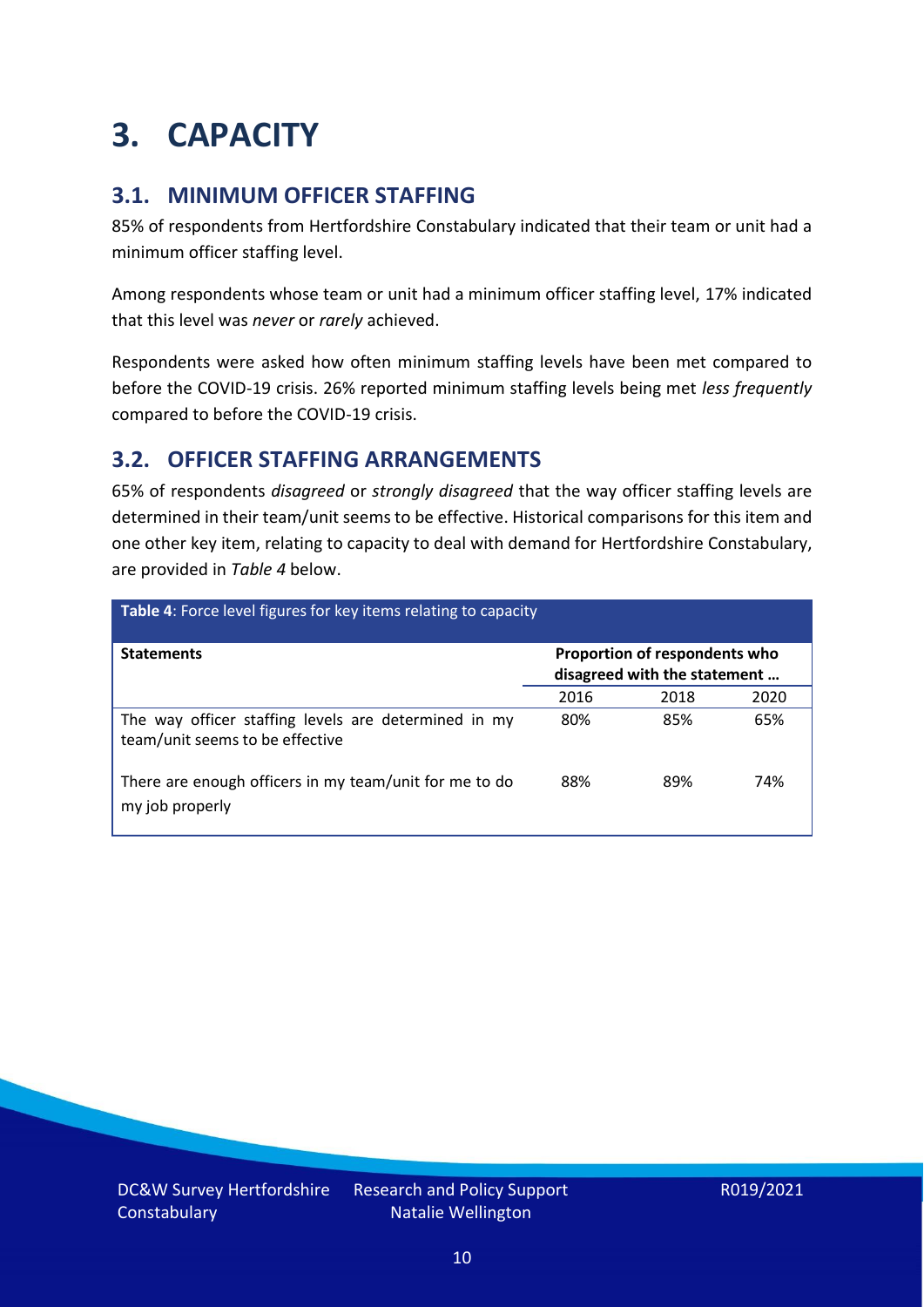### <span id="page-10-0"></span>**4. HEALTH AND WELLBEING**

### **4.1. OVERALL LIFE SATISFACTION AND WORTHWHILENESS**

Respondents were asked to rate their overall life satisfaction on a scale from 0 to 10, where 0 was *'Not at all satisfied'* and 10 was *'Completely satisfied'*. Furthermore, respondents were also asked to rate how worthwhile they feel the things they do in their life are on a scale from 0 to 10, where 0 was *'Not at all worthwhile'* and 10 was *'Completely worthwhile'.* These two items replicate the overall life satisfaction and overall worthwhileness questions posed within the Annual Population Survey by the Office for National Statistics (UK) and were included in the Demand, Capacity and Welfare Survey to enable benchmarking against the general population. vii

The average (mean) overall life satisfaction rating for the general population was 7 out of 10. The average (mean) rating for Hertfordshire Constabulary was 6 out of 10, with 23% of respondents reporting a low overall life satisfaction rating of *4* or *less*. These results can be compared to the national average of 6/10, with 23% of respondents reporting a low overall life satisfaction rating of *4* or *less*.

The average (mean) overall worthwhileness rating for the general population was 7 out of 10. The average (mean) rating for Hertfordshire Constabulary was 7 out of 10, with 16% of respondents reporting a low overall worthwhileness rating of *4* or *less*. These results can be compared to the national average of 7/10, with 18% of respondents reporting a low overall worthwhileness rating of *4* or *less*.

### **4.2. OVERALL PHYSICAL HEALTH**

Respondents were asked to rate their overall health on a scale from *very good* to *very poor*. An historical comparison for both national and local proportions for this item are in *Table 5* below.

| Table 5: Self-rated overall physical health |                       | 2016 | 2018 | 2020 |
|---------------------------------------------|-----------------------|------|------|------|
|                                             | Poor or very poor     | 13%  | 8%   | 11%  |
| Force-level figures                         | Neither good nor poor | 24%  | 16%  | 14%  |
|                                             | Good or very good     | 63%  | 76%  | 74%  |
|                                             | Poor or very poor     | 12%  | 7%   | 9%   |
| National figures                            | Neither good nor poor | 23%  | 17%  | 20%  |
|                                             | Good or very good     | 65%  | 77%  | 71%  |

DC&W Survey Hertfordshire **Constabulary**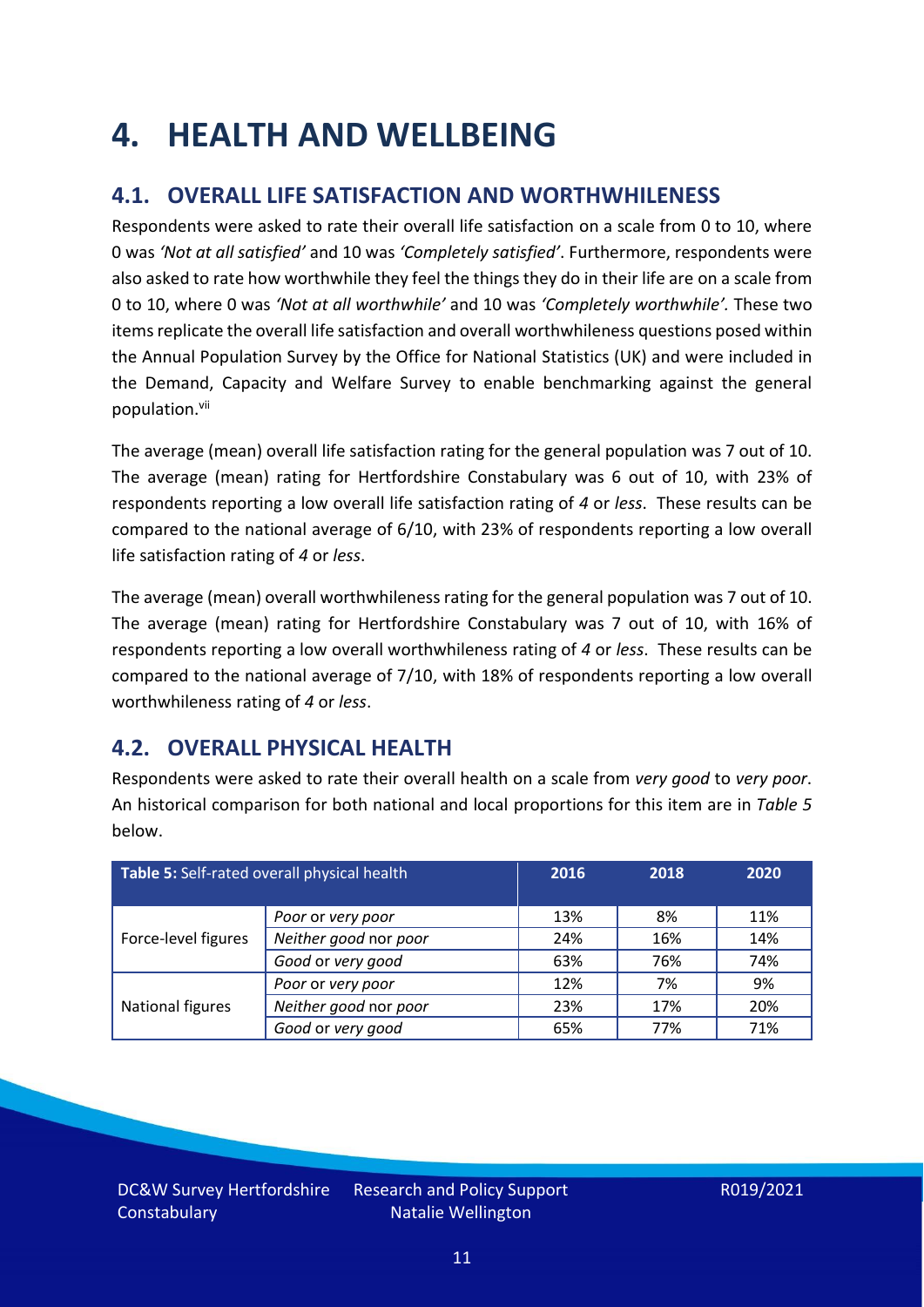### **4.3. SINGLE-ITEM INDICATORS FOR MENTAL HEALTH**

#### **4.3.1. ANXIETY AND HAPPINESS**

Overall anxiety was measured using a single-item measure. Respondents were asked to rate how anxious they had felt the day before on a scale from 0 to 10, where 0 was *'Not at all anxious'* and 10 was *'Completely anxious'*. Overall happiness was also measured using a single-item measure and respondents were asked to rate how happy they had been the day before on a scale from 0 to 10, where 0 was *'Not at all happy'* and 10 was *'Completely happy'*. These items replicate the overall anxiety and overall happiness questions posed within the Annual Population Survey by the Office for National Statistics (UK) and were chosen to enable benchmarking against the general population.<sup>viii</sup>

The average (mean) overall anxiety rating for the general population was 4 out of 10, with 36% of respondents reporting a high overall anxiety rating of *6* or *more*. <sup>8</sup> The average (mean) rating for Hertfordshire Constabulary was 4 out of 10, with 40% of respondents reporting a high overall anxiety rating of *6* or *more*. These results can be compared to the national average of 4/10, with 35% of respondents reporting a high overall anxiety rating of 6 or *more*.<sup>9</sup>

The average (mean) overall happiness rating for the general population was 7 out of 10. The average (mean) rating for Hertfordshire Constabulary was 6 out of 10, with 20% of respondents reporting a low overall happiness rating of *4* or *less*. These results can be compared to the national average of 6/10, with 25% of respondents reporting a low overall happiness rating of *4* or *less*.

#### **4.3.2. STRESS**

Work related stress was measured using a single-item measure. 42% of respondents from Hertfordshire Constabulary said that they viewed their job as *very* or *extremely stressful*.

This is *higher than* the proportion reported in the national sample (33%) and *lower than* the proportion reported by Hertfordshire Constabulary in 2018 (51%).

Stress outside of work was assessed using an adaptation of the work-related stress measure. 11% of respondents from Hertfordshire Constabulary said that they viewed their life outside of work as *very* or *extremely stressful*.

<sup>&</sup>lt;sup>8</sup> Please note that proportions for other wellbeing measures were not provided

 $9$  Overall scores for anxiety have been grouped and reported differently to life satisfaction, worthwhileness and happiness. The percentage of respondents scoring a high rating of *6* or *more* has been reported, as higher scores for anxiety are commonly associated with lower individual wellbeing. Whereas, the percentage of respondents scoring a very low rating of *4* or *less* has been reported for life satisfaction, worthwhileness and happiness, as lower scores on these measures are commonly associated with lower individual wellbeing.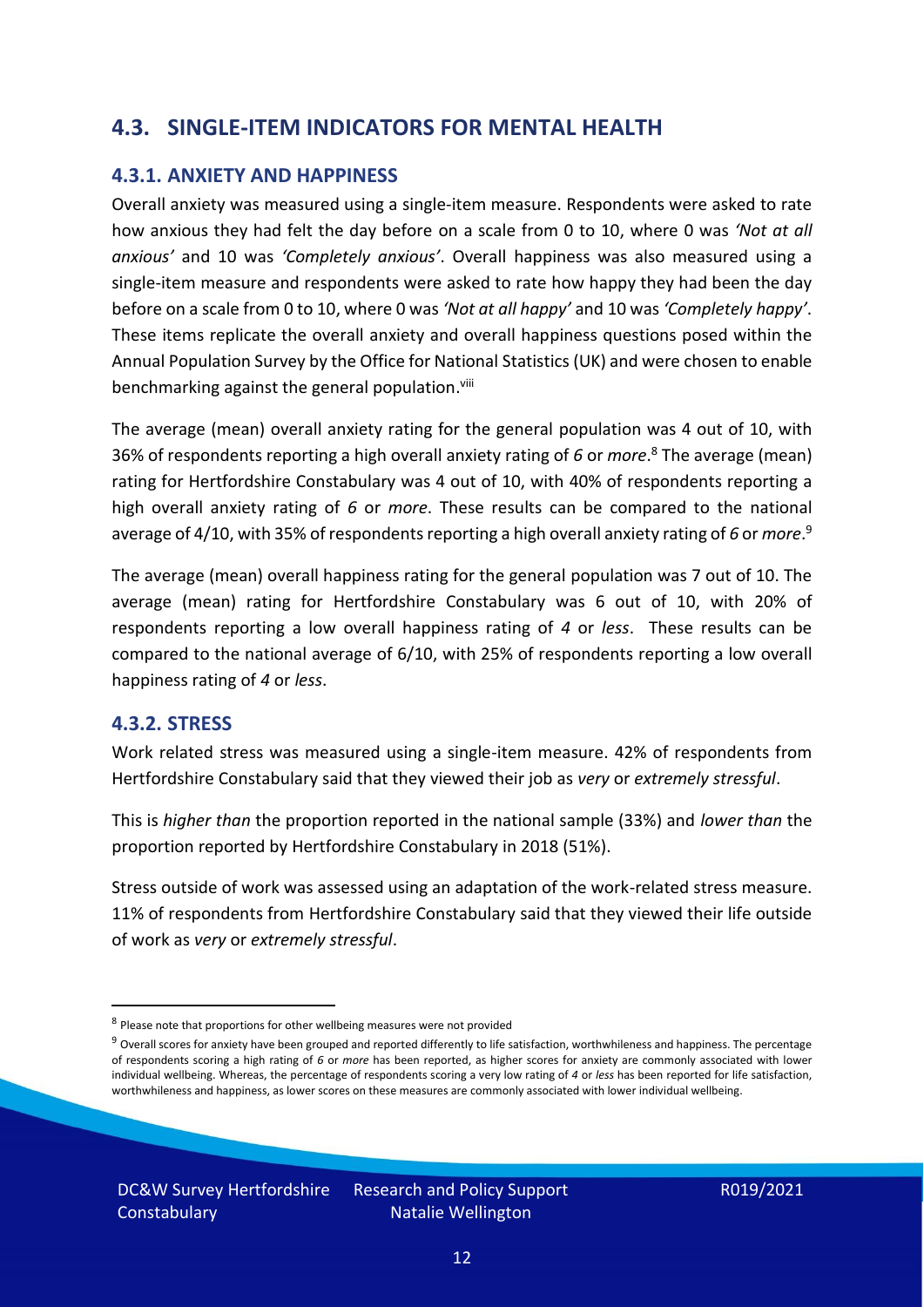#### **4.3.4. MENTAL HEALTH OVERVIEW**

A top-level broad overview of mental health and wellbeing was established using an item that asked respondents to indicate whether they had experienced feelings of stress, low mood, anxiety, or other difficulties with their health and wellbeing over the last 12 months. 84% of respondents from Hertfordshire Constabulary indicated that they had experienced feelings of stress, low mood, anxiety, or other difficulties with their health and wellbeing over the last 12 months; with 91% of these respondents also indicating that these feelings were caused by, or made worse by work.

#### **4.3.5. MENTAL WELLBEING**

Respondents' mental wellbeing was measured using the Short Warwick-Edinburgh Mental Wellbeing Scale,<sup>ix</sup> which asked them to rate their experience during the last two weeks for seven positively framed items. A metric score was calculated which indicated participants' overall wellbeing. The higher the score is, the better their overall wellbeing is thought to be.<sup>10</sup>

The metric score for Hertfordshire Constabulary is presented in *Table 6* below across years. This is also alongside the metric score for the national sample across years.

| <b>Table 6:</b> Average (mean) metric score for the Short Warwick-<br>Edinburgh Mental Wellbeing Scale | 2016 | 2018 | 2020 |
|--------------------------------------------------------------------------------------------------------|------|------|------|
| Force-level figures                                                                                    | 19   | 20   | 20   |
| National figures                                                                                       | 19   | 20   | 21   |

 $10$  The Short Warwick-Edinburgh Mental Wellbeing Scale was developed by the Universities of Warwick, Edinburgh and Leeds in conjunction with NHS Health Scotland (© University of Warwick, 2006).

DC&W Survey Hertfordshire **Constabulary**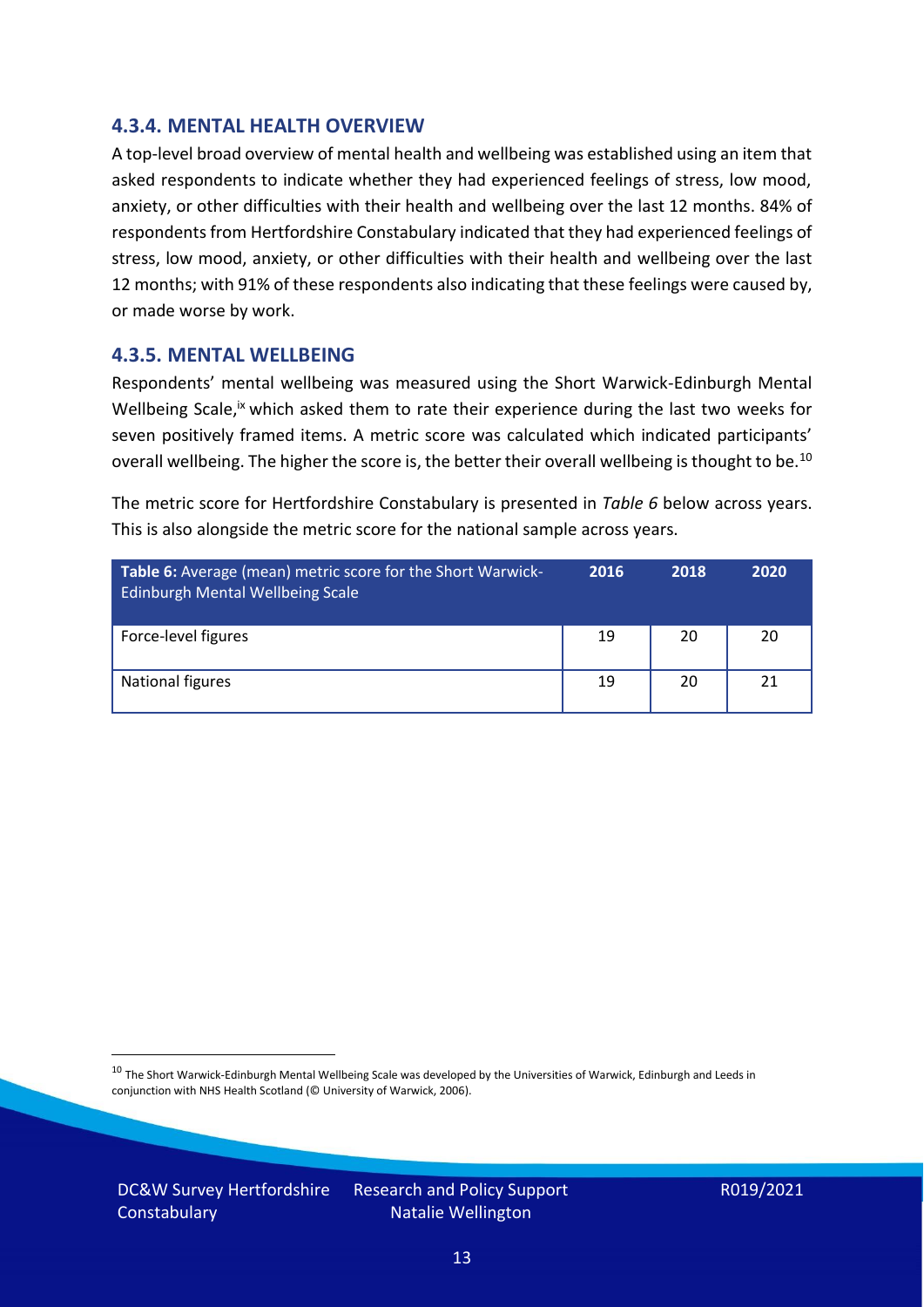# <span id="page-13-0"></span>**5. ABSENCE BEHAVIOUR**

### **5.1. ABSENCE**

50% of respondents from Hertfordshire Constabulary reported *one* or *more* days of sickness absence and 42% of respondents indicated that at least one day of their sickness absence was attributable to stress, depression, or anxiety.

The national proportion of respondents who had taken *one* or *more* days of sickness absence was 48% and 32% of respondents indicated that at least one day of their sickness absence was attributable to stress, depression, or anxiety.

### **5.2. PRESENTEEISM AND LEAVEISM**

Presenteeism is the act of attending work while ill. This has been shown to be associated with subsequent health decline, particularly in relation to burnout, $x$  and can lead to elevated absenteeism.<sup>xi</sup> Moreover, evidence suggests that presenteeism can compound the effects of the initial illness and negatively influence job satisfaction, resulting in negative job attitudes and withdrawal from work.<sup>xii</sup>

Leaveism is a term to describe hidden sickness absence and work undertaken during rest periods. A core dimension of leaveism includes using allocated time off such as annual leave entitlements to take time off when they are in fact unwell. Findings for Hertfordshire Constabulary across years are presented in *Table 7* below.

| Table 7: Proportion of respondents reporting the<br>following absence behaviour once or more over the<br>previous 12 months |                             | 2016 | 2018 | 2020 |
|-----------------------------------------------------------------------------------------------------------------------------|-----------------------------|------|------|------|
| Presenteeism                                                                                                                | Due to Physical health      | 91%  | 80%  | 65%  |
|                                                                                                                             | Due to Psychological health | 72%  | 67%  | 73%  |
| annual leave to<br><b>Using</b><br>time off due to<br>take                                                                  | Due to Physical health      | 58%  | 36%  | 24%  |
| health                                                                                                                      | Due to Psychological health | 53%  | 46%  | 41%  |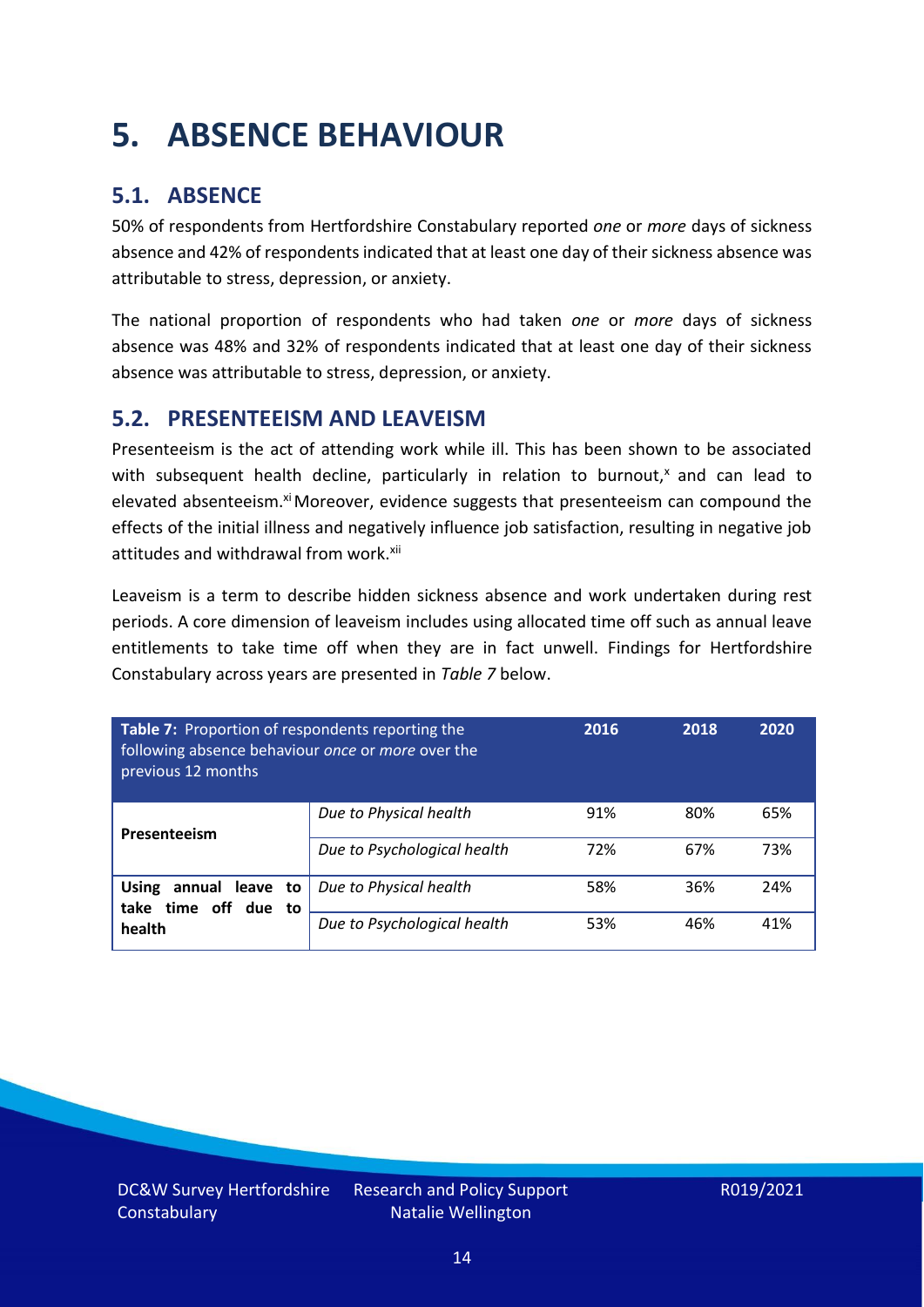# <span id="page-14-0"></span>**6. VIOLENCE AND PHYSICAL INJURIES**

### **6.1. VIOLENCE**

Verbal and physical violence was assessed using four questions regarding how often officers received verbal insults, verbal threats, spitting assaults, unarmed physical attacks, and attacks with a weapon from members of the public over the previous 12 months. Findings for Hertfordshire Constabulary are presented in *Table 8* below.

**Table 8**: Force level figures for frequency of verbal and physical violence from members of the public

| Type of violent victimisation                                                          | Proportion of respondents indicating frequency<br>of experience as at least once a week |      |      |
|----------------------------------------------------------------------------------------|-----------------------------------------------------------------------------------------|------|------|
|                                                                                        | 2016                                                                                    | 2018 | 2020 |
| Verbal insults (e.g. swearing, shouting, abuse)                                        | 46%                                                                                     | 43%  | 26%  |
| Verbal threats (e.g. threat of hitting, threat of<br>kicking)                          | 24%                                                                                     | 29%  | 13%  |
| Spitting assaults (i.e. being deliberately spat<br>$upon)$ <sup>11</sup>               | $\cdots$                                                                                | 2%   | 2%   |
| Unarmed physical attacks (e.g. struggling to get<br>free, wrestling, hitting, kicking) | 22%                                                                                     | 15%  | 10%  |
| Use of a deadly weapon (e.g. stick, bottle, axe,<br>firearm)                           | 1%                                                                                      | 0%   | 0%   |

### **6.2. INJURIES**

15% of Hertfordshire Constabulary respondents reported that they had suffered *one or more* injuries that required medical attention as a result of **work-related violence** in the last year.

This is *lower than* the proportion reporting *one or more* injuries as a result of **work-related violence** in the national sample (16%) and *lower than* the proportion reported by Hertfordshire Constabulary in 2018 (25%).

8% of Hertfordshire Constabulary respondents reported that they had suffered one or more injuries that required medical attention as a result of **work-related accidents** in the last year.

 $11$  Data on spitting assaults is not available for the year 2016 as the item was not included until the 2018 iteration of the survey.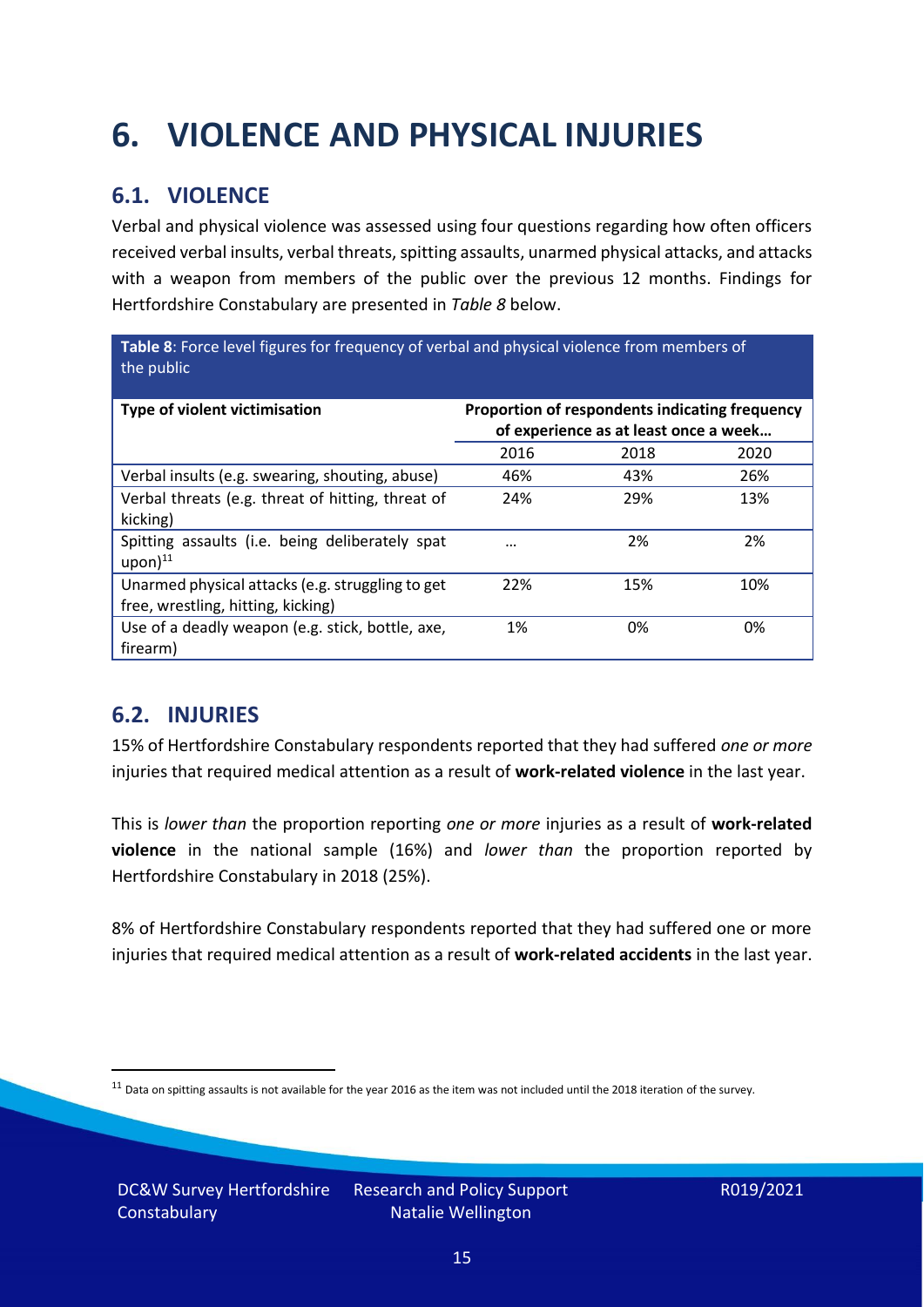This is *lower than* the proportion reporting *one or more* injuries as a result of **work-related accidents** in the national sample (11%) and *lower than* the proportion reported by Hertfordshire Constabulary in 2018 (15%).

DC&W Survey Hertfordshire **Constabulary** 

Research and Policy Support Natalie Wellington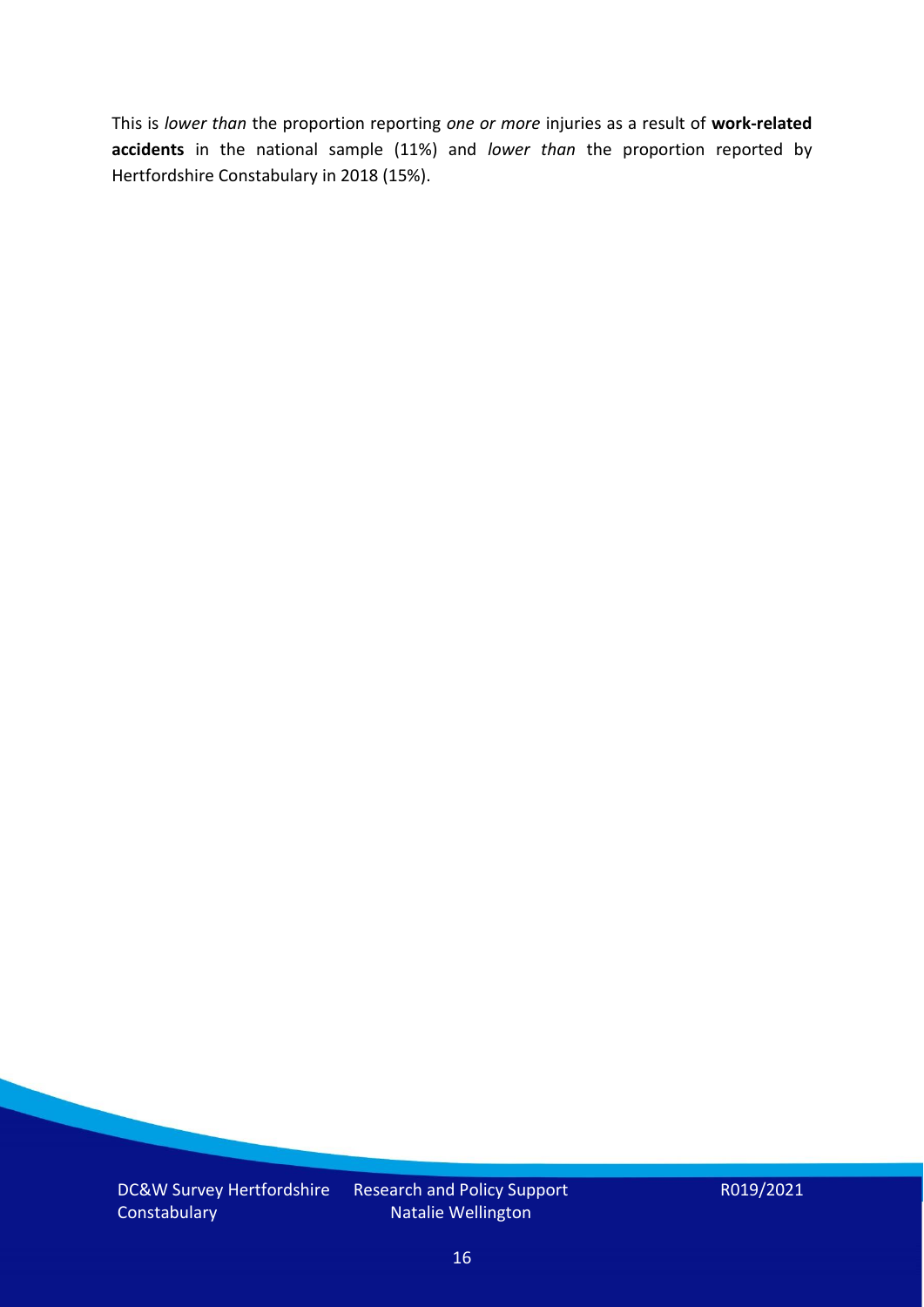# <span id="page-16-0"></span>**7. ORGANISATIONAL SUPPORT FOR MENTAL HEALTH AND WELLBEING**

### **7.1. DISCLOSURE**

Respondents who indicated that they had sought help for difficulties with mental health and wellbeing were presented with additional questions concerning disclosure to a line manager. 76% of respondents from Hertfordshire Constabulary, for whom it was applicable, reported that they had disclosed seeking mental health and wellbeing support to their line managers. This can be compared with 70% reported by Hertfordshire Constabulary in 2018.

#### **7.2. MENTAL HEALTH AND WELLBEING SUPPORT SERVICES**

Respondents were asked about mental health and wellbeing support services that are *reactive* (services that aim to help those that are already experiencing difficulties with their mental health and wellbeing), and *proactive* (services that aim to help people prevent difficulties with mental health and wellbeing from developing). Key findings for Hertfordshire Constabulary are displayed in the tables below, with *Table 9* displaying both national and local proportions.

**Table 9**: Proportion of respondents reporting that they are *aware* of reactive and proactive mental health and wellbeing support services that their force offers

| Proportion of respondents<br><b>Questions</b>                                                                                                                                                                                      |                     |                  |
|------------------------------------------------------------------------------------------------------------------------------------------------------------------------------------------------------------------------------------|---------------------|------------------|
|                                                                                                                                                                                                                                    | Force-level figures | National figures |
| Reported being aware of reactive services that their force<br>offers to support the mental health and wellbeing of its<br>employees (e.g. counselling, helpline services, peer<br>support groups etc.)                             | 77%                 | 74%              |
| Reported being aware of proactive services that their<br>force offers to support the mental health and wellbeing<br>of its employees (e.g. resilience training, mindfulness<br>workshops, mental health awareness programmes etc.) | 32%                 | 43%              |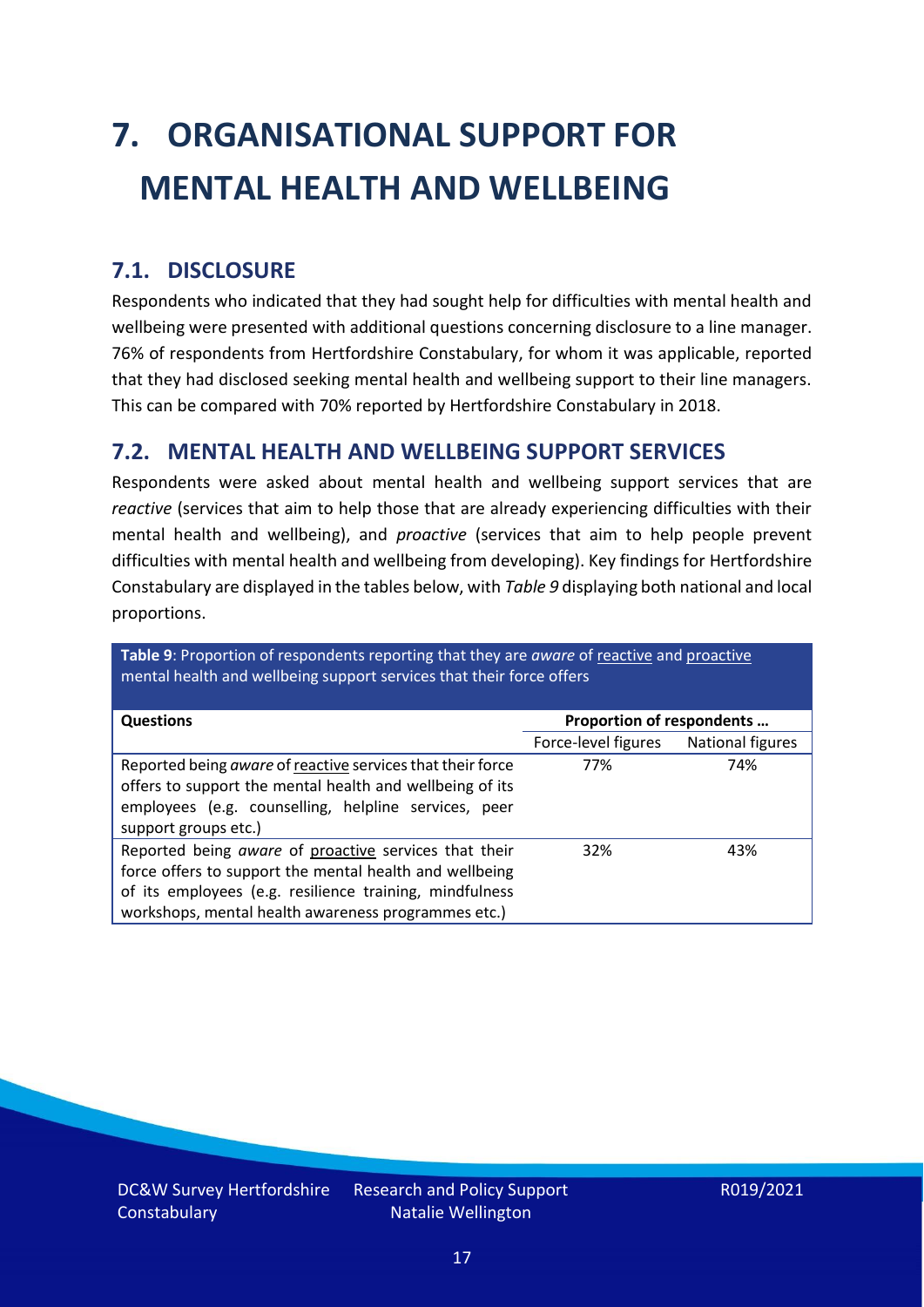### <span id="page-17-0"></span>**8. COVID-19 CRISIS**

Questions about the COVID-19 crisis have been included in this year's survey to help to better understand the impacts of working within the police service during this period. This section of the report specifically focusses on the personal impact of the COVID-19 crisis on officers, whilst organisational impacts have been reported at contextually appropriate points throughout the report.<sup>12</sup>

Respondents were asked whether they think they have or have had COVID-19. Comparisons for both national and local proportions are shown in *Table 10* below.

| Table 10: Proportion of respondents reporting whether<br>they have or have had COVID-19 | <b>Force-level</b><br>figures | <b>National</b><br>figures |
|-----------------------------------------------------------------------------------------|-------------------------------|----------------------------|
| Yes, confirmed by a positive antigen or antibody test                                   | 4%                            | 3%                         |
| Yes, based on strong personal suspicion or medical advice                               | 21%                           | 23%                        |
| No                                                                                      | 45%                           | 47%                        |
| Unsure                                                                                  | 30%                           | 27%                        |

25% of respondents from Hertfordshire Constabulary said that they were *very* or *extremely worried* about the impact that the COVID-19 crisis will have on them personally. This can be compared to the national sample, where 22% said that they were *very* or *extremely worried* about the impact that the COVID-19 crisis will have on them personally.

Respondents from Hertfordshire Constabulary were asked about their concern over the issues displayed in *Table 11* below (national and local proportions are shown).

| Table 11: Proportion of respondents reporting that they were very or extremely concerned over the<br>following |                           |                 |
|----------------------------------------------------------------------------------------------------------------|---------------------------|-----------------|
| <b>Statements</b>                                                                                              | Proportion of respondents |                 |
|                                                                                                                | Force-level               | <b>National</b> |
|                                                                                                                | figures                   | figures         |
| Becoming unwell with COVID-19 due to having close contact with                                                 | 36%                       | 34%             |
| someone who has COVID-19 in the line of duty                                                                   |                           |                 |
| Becoming unwell with COVID-19 due to being assaulted by someone                                                | 25%                       | 23%             |
| who has COVID-19 in the line of duty                                                                           |                           |                 |
| Having adequate access to COVID-19 testing (antigen                                                            | 34%                       | 37%             |
| and/or antibody diagnostic testing)                                                                            |                           |                 |
| Enforcing the lockdown restrictions                                                                            | 27%                       | 25%             |

<sup>12</sup> For more information please see the introduction to this report on page 3.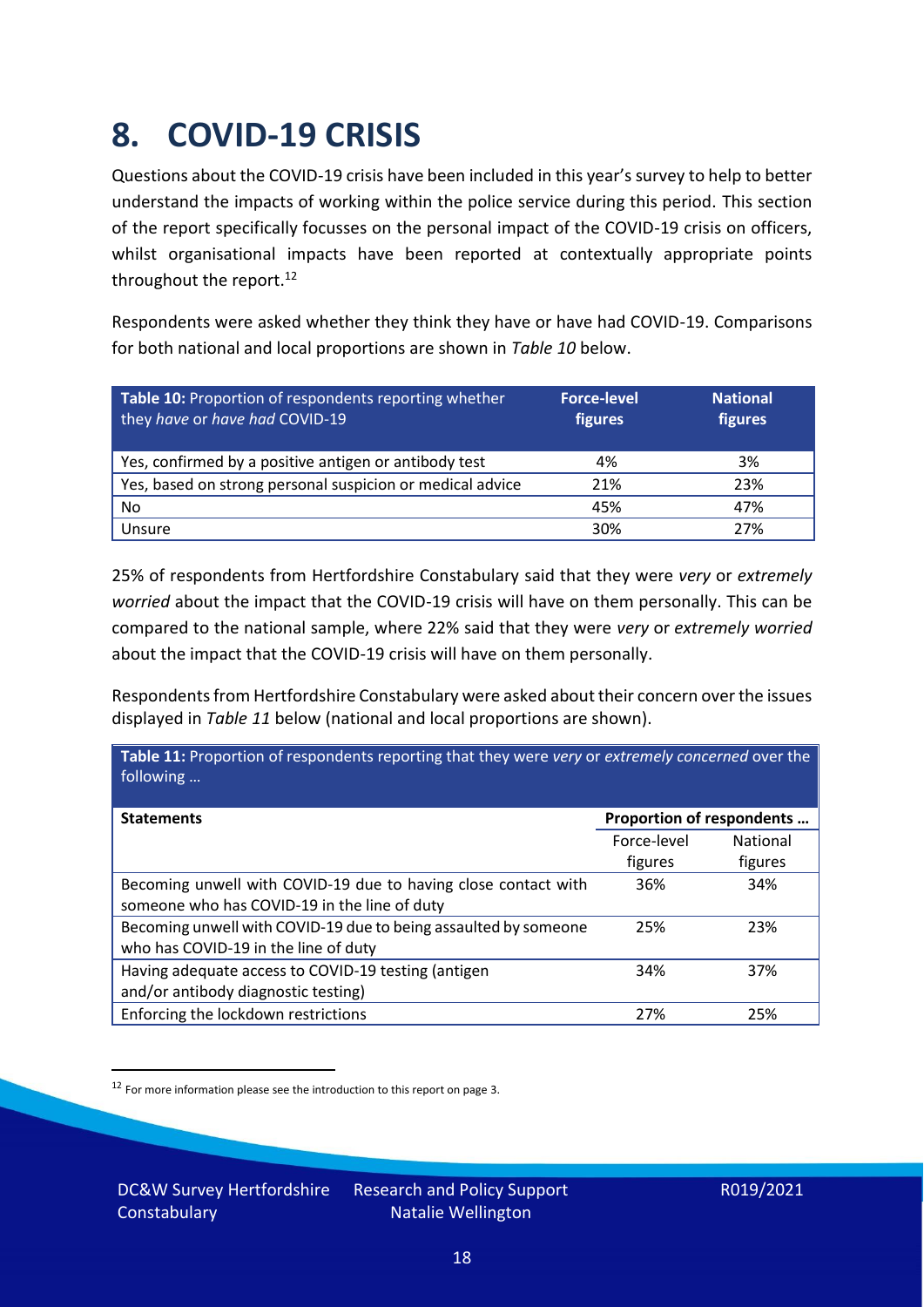Furthermore, 32% of respondents from Hertfordshire Constabulary reported that they *disagreed* or *strongly disagreed* that they have all the equipment they personally need to protect them from COVID-19 whilst at work. This can be compared to the national sample, where 39% reported that they *disagreed* or *strongly disagreed* that they have all the equipment they personally need to protect them from COVID-19 whilst at work.

DC&W Survey Hertfordshire **Constabulary** 

Research and Policy Support Natalie Wellington